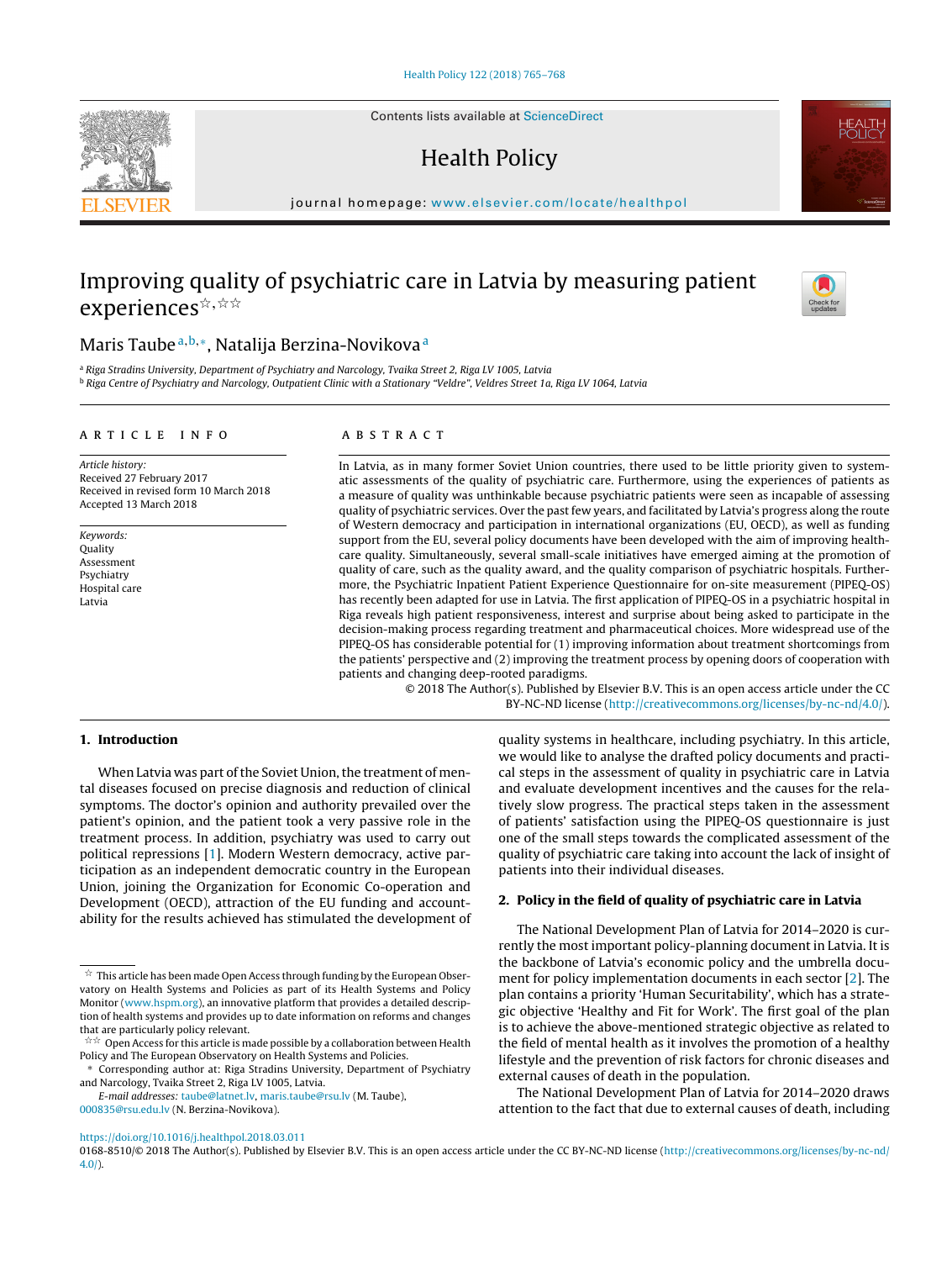suicide, a large proportion of population dies in Latvia while still at working age. This document calls for the improvement of the quality and accessibility of healthcare services. What is understood by the quality of services within the meaning of this document? The strategic objective for the improvement of healthcare quality includes 'the implementation of further education programmes for healthcare professionals and support staff', and the 'development of a care network for cardiovascular, oncological, mental illness and perinatal care (including the development of patient flow guidelines), improvement of the payment system for services, assessment and improvement of the operations of healthcare institutions'.

The 'Policy on the improvement of mental health of the population in 2009–2014'  $\lceil 3 \rceil$  sets a more specific goal to ensure that citizens are provided with good quality mental healthcare that meets their needs.

The Cabinet of Ministers Regulations Regarding Mandatory Requirements for Medical Treatment Institutions and Their Structural Units establishes the conditions and procedures for treatment in Latvia  $[4]$ . These regulations also state that to ensure quality management of the medical services provided, a quality management system should be developed and introduced into a medical treatment institution. This quality management system includes regular quality control of the medical services provided, consideration of patients' claims and recommendations, analysis of treatment results and improvement of the quality of medical services.

On the basis of the above-mentioned regulations, regular and active assessment of medical treatment institutions was carried out until Latvia faced a major financial and economic crisis in 2008. However, since the crisis started, this assessment was cancelled in the name of the austerity of financial resources, causing, to a certain extent, the necessity to rebuild the system again today [[5\].](#page-2-0)

# **3. External (international) stimulating factors for the quality improvement incentives in the healthcare sector (including psychiatry)**

The Council of the European Union in its Recommendation on the National Reform Programme 2014 of Latvia recommended that Latvia improve the cost-effectiveness, quality and accessibility of its healthcare system [[6\].](#page-2-0)

Joining the OECD was one of Latvia's strategic goals following the accession to the EU and NATO. To join this 'club of developed countries' a series of preparations had to be made. OECD concentrates on healthcare, including quality issues. It has put forward such quality criteria as doctors spending enough time with the patient in consultation, providing easy-to-understand explanations, giving patients the opportunity to ask questions or raise concerns and involving patients in making decisions about care and treatment [\[7\].](#page-2-0) Unfortunately, data on Latvia's achievements in the above-mentioned quality criteria are not available or published in OECD reports. In its report Health at a Glance 2017, OECD has published a separate chapter on 'Care for people with mental health disorders', in which the work quality of psychiatric service is assessed against such criteria as inpatient suicide amongst patients with psychiatric disorders, suicide following hospitalization for a psychiatric disorder, within 30 days and one year of discharge, and excess mortality from schizophrenia and bipolar disorders  $[8]$ . With the help of these indicators, the authors of the report emphasized the importance of high quality care for mental disorders in inpatient settings. Indicators on suicide following hospitalization characterize community care quality and cooperation between inpatient and outpatient care providers. Latvia has been able to estimate and present several of these indicators.

Financial resources are important for the establishment of quality systems. In the situation of limited funds, hospitals find it difficult to take part of their resources away from treatment to invest them in quality systems to achieve better results in the future. Quite often, citizens perceive it as a wasteful spending of resources in a situation where there is a lack of funding for medicines and waiting lists for examinations or doctor appointments. EU funding can be a good solution as these resources are envisaged for the implementation of systemic changes in some areas of the economy and for the strengthening of capacity and not for the payment of everyday healthcare services. EU funding during the investment period 2014−2020 are envisaged also for the support of priority areas (including mental health) as identified by the Ministry of Health, establishing guidelines for network development that would define optimal organization of medical treatment institutions across various levels of care (primary, secondary, tertiary care) and development and implementation of quality assurance systems. The EU has made 4,609,777 euros available for the Ministry of Health for the implementation of the above-mentioned measures for the period 2014–2020 [\[9\].](#page-2-0)

# **4. Practical progress towards the improvement of quality in psychiatry**

Overall, in the area of healthcare, including the quality of psychiatric care, Latvia has attempted to follow the direction towards quality psychiatric care set out in its policy documents and to assess this quality. One of the initiatives implemented by the National Health Service (the administrator of Latvia's healthcare funding) was to include the OECD quality criterion 'Schizophrenia re-admissions to the same hospital within 30 days' in the volume of data to be analysed to compare individual hospitals with a similar profile (acute psychiatric hospitals). The above-mentioned data are annually published on the website of the National Health Service  $[10]$ . It has to be noted that this initiative was launched by the National Health Service in 2013 when the data were published on the website for the first time. The assessment of these indicators and the public comparison of hospital work, which is freely accessible to all service users, was established by the Cabinet Regulation 'On the Organization and Financing of Healthcare'[[11\].](#page-3-0)Also, the approach of the OECD towards the assessment of quality care for mental disorders has changed over time. In its report Health at a Glance 2013 [\[12\],](#page-3-0) the OECD set out indicators other than those which were later used in the OECD reports of 2015 and 2017. In 2013, such indicators as schizophrenia re-admissions to the same hospital, bipolar disorder re-admissions to the same hospital and indicators retained in the 2015 and 2017 reports, namely, excess mortality from schizophrenia and excess mortality from bipolar disorder, have been analysed.

A step forward in the development of quality systems of Latvia's healthcare institutions and improvement of quality were also the Quality Award of Latvian Healthcare Institutions presented by the Latvian Association of Health Economics [[13\].](#page-3-0) Participation is voluntary, and the evaluation of applicants is based on the methodology of a comprehensive quality management system of healthcare institutions developed by the Latvian Association of Health Economics, assessing quality from the perspective of structure, processes and access to information. For example, it is being assessed whether there is monitoring of patient satisfaction with the healthcare process and the environment in the healthcare facility. There is also a separate category 'Psychiatric department' [\[14\].](#page-3-0) However, many healthcare institutions have yet to understand that quality is necessary for them rather than something imposed upon them. In 2015, only nine healthcare institutions or departments out of 67 hospitals, 4192 outpatient institutions and 1275 general prac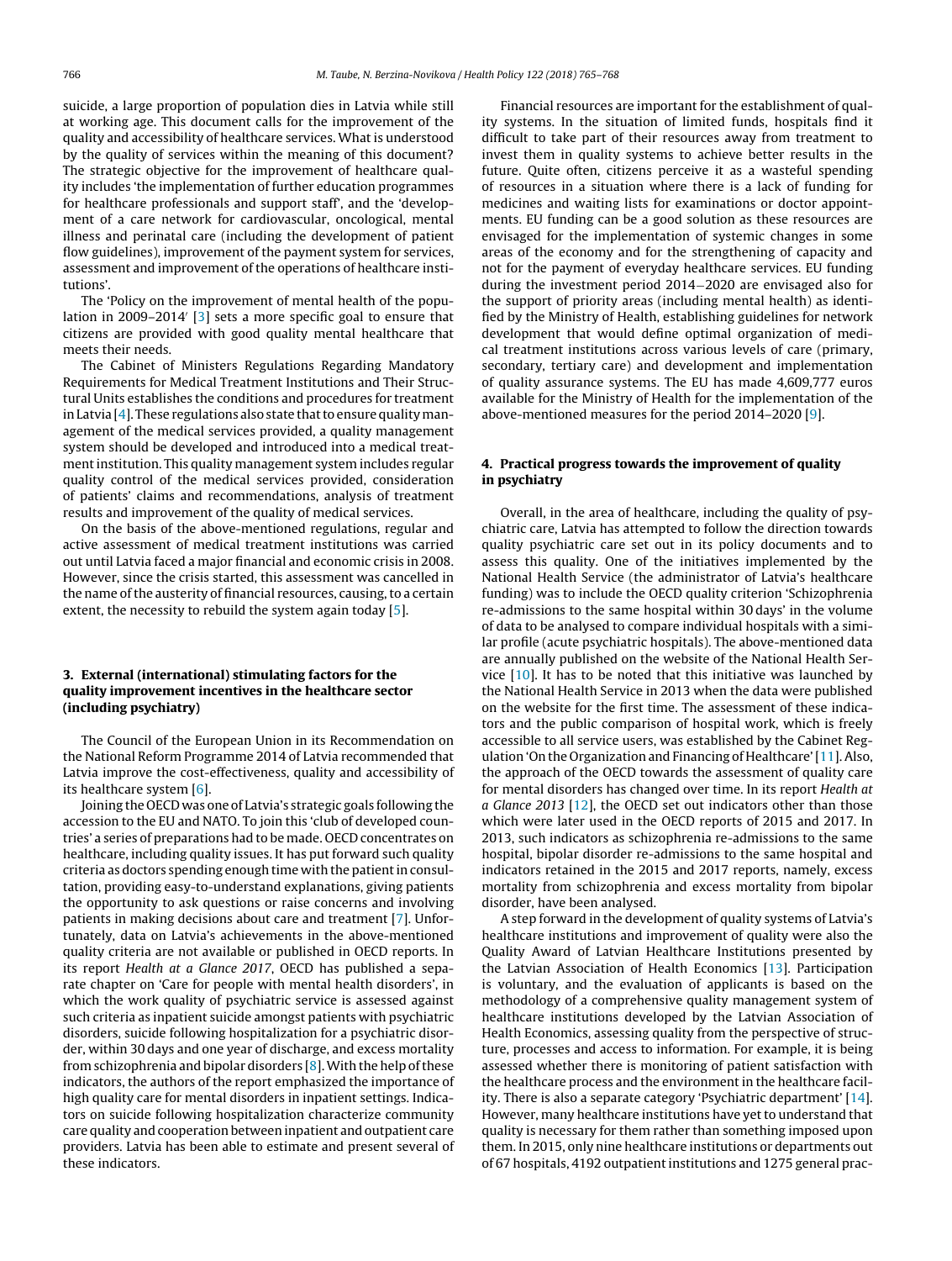<span id="page-2-0"></span>titioner practices operating in 2015 in Latvia [\[15\]](#page-3-0) participated in the award contest; there were no psychiatric departments among them.

Historically, psychiatry in the post-communist bloc countries was often based on an authoritative approach, treatment of diseases and reduction of symptoms, and less on the satisfaction of patients with their situation. In Latvia, researchers of the Riga Stradiņš University, together with the administration of the psychiatric hospital in Riga, found that the validated PIPEQ-OS questionnaire, which is already successfully and conveniently used in Norway, to be the most acceptable tool to practically assess the satisfaction of psychiatric hospital patients. In this questionnaire, the patients anonymously answer 21 questions and evaluate the quality of the offered mental healthcare [[16\].](#page-3-0) With permission from the authors, four independent translators translated the questionnaire from English to Latvian and Russian languages and back to English. A focus group of specialists in the field and in the field of languages compared the translated versions. Both versions were then tested in 20 cognitive interviews with the psychiatric inpatients. The cognitive interviews showed good functioning of the questionnaire and relevance to the patient group. The questionnaire translation was proven to maintain the principal of conceptual equivalent. The scales were tested for internal consistency reliability using Cronbach's alfa item-total correlation. Factor analysis identified three factors that met the criterion of Cronbach's alfa of 0.7, pointing to its satisfactory reliability and usefulness. The questionnaire was introduced for usage in June 2016, and it has been practically tested in the sub-acute (open) department of Riga Psychiatry and Narcology Centre. A day prior to discharge from the hospital, each patient anonymously completes the questionnaire and discretely places it in the designated box in the department.

### **5. Preliminary results**

The PIPEQ-OS questionnaire is currently being tested and validated to analyse whether any improvements of the translation are necessary and whether the questions are understandable. In the period from the 1 June 2016 till 1 February 2017, patients completed 241 questionnaires. During this period, 297 patients have been discharged from the department. The first results indicate that patients are responsive and interested in evaluating the work of the department. At the same time, certain questions related to the active participation of patients in the treatment process and decision making on treatment procedures, use of medicines and greater awareness of the course of illness may seem a little confusing to psychiatry patients from a post-communist bloc country who have lived and received treatment in the Soviet Union. It seems that the use of this type of questionnaire may facilitate greater patient involvement in the treatment process, making them feel more involved, equal and respected, which was often missing during the Soviet occupation period. Practical application of the questionnaire demonstrated, from the very beginning, that it was the right decision to also translate it into Russian because the Russian-speaking ethnic minority constituted 26.62% of Latvia's population in 2016, and, in Riga, this minority constituted an even bigger part of the population—close to half of the population [[17\].](#page-3-0) In fact, communication with psychiatric patients in the Riga department often takes place in Russian.

To get the full picture of psychiatric healthcare in Latvia, this instrument should be used in all mental hospitals in Latvia. This is necessary to test the questionnaire for external consistency.

# **6. Conclusion**

In Latvia, quality is being assessed more in the area of structure and process and less in the area of outcomes. Asking the patient's opinion has not been an accepted practice in psychiatry due to the view that the patient's illness prevented him or her from adequately assessing the work of the psychiatric department. However, overtaking Western values and moving away from the communist past, Latvia has attempted to follow the best Western examples in policy documents and the actual development of the service and patient treatment to facilitate patient inclusion into society and respect their views, which can also facilitate treatment results. In improving and assessing the quality of mental healthcare, the progress of Latvia to a large extent is linked to the desire to resemble developed countries, for example, by joining the OECD and respecting the criticism and recommendations of the EU to receive the funding for systematic improvement of healthcare quality and structural reforms. The use of the PIPEQ-OS self-assessment questionnaire is the first step towards the evaluation of psychiatric hospital patient satisfaction, which can be important not only for obtaining results and improving services but also in changing deep-rooted communistic paradigms, in an effort to facilitate better cooperation with patients and respect their opinions. It is necessary to continue the validation and testing of the questionnaire and to analyse the results. The challenge now is to use the questionnaire in closed acute departments and to use other tools in outpatient care, for example, the Charleston Psychiatric Outpatient Satisfaction Scale [ $18$ ]. At the moment, it is not clear what the link between the quality and funding for the hospitals is going to look like in Latvia in the future; however, a duly launched assessment of patient satisfaction and the subsequent improvement of services can be a good prerequisite for the demonstration of work results to the funders.

#### **Conflict of interests**

No conflict of interests.

### **Acknowledgment**

This research did not receive any specific grant from funding agencies in the public, commercial, or not-for-profit sectors.

### **References**

- [1] Van Voren R. Political abuse of psychiatry–an historical 2010:36(January (1)):3305, [http://dx.doi.org/10.1093/schbul/sbp11.](dx.doi.org/10.1093/schbul/sbp11) Epub 2009 November 5.
- [2] Saeima, Nacionālais attīstības plāns 2014–2020 (National Development Plan 2014–2020), 2012. gada 20. decembris [http://www.pkc.gov.lv/sites/default/](http://www.pkc.gov.lv/sites/default/files/images-legacy/NAP2020 dokumenti/20121220_NAP2020_Saeima_apstiprinats.pdf) [files/images-legacy/NAP2020%20dokumenti/20121220](http://www.pkc.gov.lv/sites/default/files/images-legacy/NAP2020 dokumenti/20121220_NAP2020_Saeima_apstiprinats.pdf) [NAP2020](http://www.pkc.gov.lv/sites/default/files/images-legacy/NAP2020 dokumenti/20121220_NAP2020_Saeima_apstiprinats.pdf) [Saeima](http://www.pkc.gov.lv/sites/default/files/images-legacy/NAP2020 dokumenti/20121220_NAP2020_Saeima_apstiprinats.pdf) [apstiprinats.pdf](http://www.pkc.gov.lv/sites/default/files/images-legacy/NAP2020 dokumenti/20121220_NAP2020_Saeima_apstiprinats.pdf) (Accessed 25.02.2018).
- [3] Government of the Republic of Latvia, 2008, Ministru kabineta rīkojums nr. 468 "Par pamatnostādnēm "Iedzīvotāju garīgās veselības uzlabošana 2009.−2014. gadā"" (Regulation No. 468 of 6 August 2008 "On Policy on improvement of mental health of the population in 2009–2014" [http://likumi.lv/doc.](http://likumi.lv/doc.php?id=179405) [php?id=179405](http://likumi.lv/doc.php?id=179405) (Accessed 25.02.2018).
- [4] Government of the Republic of Latvia, 2009, Ministru kabineta rīkojums nr. 60 Noteikumi par obligātajām prasībām ārstniecības iestādēm un to struktūrvienībām (Regulation No. 60 of 20 January 2009 Regulation Regarding Mandatory Requirements for Medical Treatment Institutions and Their Structural Units <http://likumi.lv/doc.php?id=187621> (Accessed 25.02.2018).
- [5] [Mitenbergs](http://refhub.elsevier.com/S0168-8510(18)30063-0/sbref0025) [U,](http://refhub.elsevier.com/S0168-8510(18)30063-0/sbref0025) [Taube](http://refhub.elsevier.com/S0168-8510(18)30063-0/sbref0025) [M,](http://refhub.elsevier.com/S0168-8510(18)30063-0/sbref0025) [Misins](http://refhub.elsevier.com/S0168-8510(18)30063-0/sbref0025) [J,](http://refhub.elsevier.com/S0168-8510(18)30063-0/sbref0025) [Mikitis](http://refhub.elsevier.com/S0168-8510(18)30063-0/sbref0025) [E,](http://refhub.elsevier.com/S0168-8510(18)30063-0/sbref0025) [Martinsons](http://refhub.elsevier.com/S0168-8510(18)30063-0/sbref0025) [A,](http://refhub.elsevier.com/S0168-8510(18)30063-0/sbref0025) [Rurane](http://refhub.elsevier.com/S0168-8510(18)30063-0/sbref0025) [A,](http://refhub.elsevier.com/S0168-8510(18)30063-0/sbref0025) [et](http://refhub.elsevier.com/S0168-8510(18)30063-0/sbref0025) [al.](http://refhub.elsevier.com/S0168-8510(18)30063-0/sbref0025) [Latvia:](http://refhub.elsevier.com/S0168-8510(18)30063-0/sbref0025) [health](http://refhub.elsevier.com/S0168-8510(18)30063-0/sbref0025) [system](http://refhub.elsevier.com/S0168-8510(18)30063-0/sbref0025) [review.](http://refhub.elsevier.com/S0168-8510(18)30063-0/sbref0025) [Health](http://refhub.elsevier.com/S0168-8510(18)30063-0/sbref0025) [Systems](http://refhub.elsevier.com/S0168-8510(18)30063-0/sbref0025) [in](http://refhub.elsevier.com/S0168-8510(18)30063-0/sbref0025) [Transition](http://refhub.elsevier.com/S0168-8510(18)30063-0/sbref0025) [2012;14\(8\):1](http://refhub.elsevier.com/S0168-8510(18)30063-0/sbref0025)–[191.](http://refhub.elsevier.com/S0168-8510(18)30063-0/sbref0025)
- [6] Council Recommendations of 8 July 2014 on the National Reform Programme 2014 of Latvia and delivering a Council opinion on the Stability Programme of Latvia, 2014 (2014/C 247/12) [http://ec.europa.eu/europe2020/pdf/csr2014/](http://ec.europa.eu/europe2020/pdf/csr2014/csr2014_council_latvia_en.pdf) [csr2014](http://ec.europa.eu/europe2020/pdf/csr2014/csr2014_council_latvia_en.pdf) [council](http://ec.europa.eu/europe2020/pdf/csr2014/csr2014_council_latvia_en.pdf) [latvia](http://ec.europa.eu/europe2020/pdf/csr2014/csr2014_council_latvia_en.pdf) [en.pdf](http://ec.europa.eu/europe2020/pdf/csr2014/csr2014_council_latvia_en.pdf) (Accessed 14.02.2017).
- [7] [OECD.](http://refhub.elsevier.com/S0168-8510(18)30063-0/sbref0035) [Patient](http://refhub.elsevier.com/S0168-8510(18)30063-0/sbref0035) [experience](http://refhub.elsevier.com/S0168-8510(18)30063-0/sbref0035) [with](http://refhub.elsevier.com/S0168-8510(18)30063-0/sbref0035) [ambulatory](http://refhub.elsevier.com/S0168-8510(18)30063-0/sbref0035) [care.](http://refhub.elsevier.com/S0168-8510(18)30063-0/sbref0035) [In:](http://refhub.elsevier.com/S0168-8510(18)30063-0/sbref0035) [Health](http://refhub.elsevier.com/S0168-8510(18)30063-0/sbref0035) [at](http://refhub.elsevier.com/S0168-8510(18)30063-0/sbref0035) [a](http://refhub.elsevier.com/S0168-8510(18)30063-0/sbref0035) [Glance](http://refhub.elsevier.com/S0168-8510(18)30063-0/sbref0035) [2017:](http://refhub.elsevier.com/S0168-8510(18)30063-0/sbref0035) [OECD](http://refhub.elsevier.com/S0168-8510(18)30063-0/sbref0035) [Indicators.](http://refhub.elsevier.com/S0168-8510(18)30063-0/sbref0035) [Paris:](http://refhub.elsevier.com/S0168-8510(18)30063-0/sbref0035) [OECD](http://refhub.elsevier.com/S0168-8510(18)30063-0/sbref0035) [Publishing;](http://refhub.elsevier.com/S0168-8510(18)30063-0/sbref0035) [2017.](http://refhub.elsevier.com/S0168-8510(18)30063-0/sbref0035)
- [8] [OECD.](http://refhub.elsevier.com/S0168-8510(18)30063-0/sbref0040) [Care](http://refhub.elsevier.com/S0168-8510(18)30063-0/sbref0040) [for](http://refhub.elsevier.com/S0168-8510(18)30063-0/sbref0040) [people](http://refhub.elsevier.com/S0168-8510(18)30063-0/sbref0040) [with](http://refhub.elsevier.com/S0168-8510(18)30063-0/sbref0040) [mental](http://refhub.elsevier.com/S0168-8510(18)30063-0/sbref0040) [health](http://refhub.elsevier.com/S0168-8510(18)30063-0/sbref0040) [disorders.](http://refhub.elsevier.com/S0168-8510(18)30063-0/sbref0040) [In:](http://refhub.elsevier.com/S0168-8510(18)30063-0/sbref0040) [Health](http://refhub.elsevier.com/S0168-8510(18)30063-0/sbref0040) [at](http://refhub.elsevier.com/S0168-8510(18)30063-0/sbref0040) [a](http://refhub.elsevier.com/S0168-8510(18)30063-0/sbref0040) [Glance](http://refhub.elsevier.com/S0168-8510(18)30063-0/sbref0040) [2017:](http://refhub.elsevier.com/S0168-8510(18)30063-0/sbref0040) [OECD](http://refhub.elsevier.com/S0168-8510(18)30063-0/sbref0040) [Indicators.](http://refhub.elsevier.com/S0168-8510(18)30063-0/sbref0040) [Paris:](http://refhub.elsevier.com/S0168-8510(18)30063-0/sbref0040) [OECD](http://refhub.elsevier.com/S0168-8510(18)30063-0/sbref0040) [Publishing;](http://refhub.elsevier.com/S0168-8510(18)30063-0/sbref0040) [2017.](http://refhub.elsevier.com/S0168-8510(18)30063-0/sbref0040)
- [9] Ministry of Health, EU Fund inhealthcare 2014–2020, [http://esfondi.vm.gov.lv/](http://esfondi.vm.gov.lv/lat/2014__2020gads/) [lat/2014](http://esfondi.vm.gov.lv/lat/2014__2020gads/) [2020gads/](http://esfondi.vm.gov.lv/lat/2014__2020gads/), (Accessed 25.02.2018).
- [10] National Health Service, [http://www.vmnvd.gov.lv/lv/503-ligumpartneriem/](http://www.vmnvd.gov.lv/lv/503-ligumpartneriem/operativa-budzeta-informacija/valsts-budzeta-lidzeklu-izpildes-analize-stacionaros) [operativa-budzeta-informacija/valsts-budzeta-lidzeklu-izpildes-analize](http://www.vmnvd.gov.lv/lv/503-ligumpartneriem/operativa-budzeta-informacija/valsts-budzeta-lidzeklu-izpildes-analize-stacionaros)[stacionaros](http://www.vmnvd.gov.lv/lv/503-ligumpartneriem/operativa-budzeta-informacija/valsts-budzeta-lidzeklu-izpildes-analize-stacionaros) (Accessed 25.02.2018).